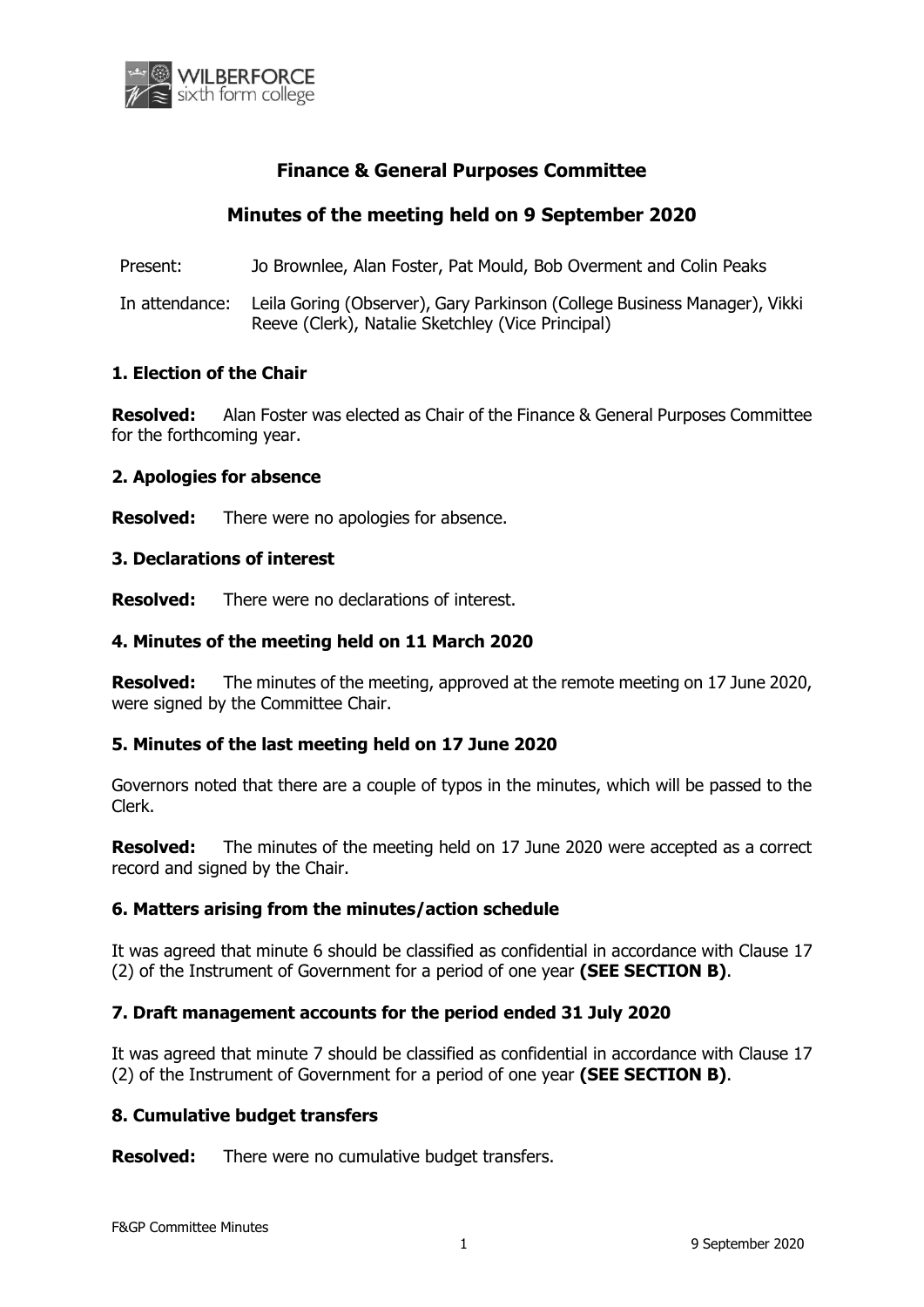## **9. Any other business**

## 9.1 Pay negotiations

Alan Foster, SFCA Norvic Governor Representative and Chair of the Committee provided an update on the SFCA's pay negotiations.

**Resolved:** The update on pay negotiations was received.

## 9.2 CCF bid

CAP informed the Committee that the Venn Group has secured £156k of funding to develop collaborative teaching programmes and share good practise; the funding is proportioned to each college. He noted that they will appoint someone to coordinate and manage the project.

**Resolved:** The update on the CCF bid was received.

## 9.3 Sector update

CAP provided a sector update covering Venn, local provision and national agendas (e.g. Ofsted).

**Resolved:** The sector update was received.

## 9.4 Covid-19 risk assessment for Governor meetings

The Committee reviewed the risk assessment for Governor meetings. Governors noted that the recommendation to hold meetings in the evenings, when students are off site, directly affects the Audit Committee. It was agreed that the Clerk will contact Audit Committee members to check their availability for evening meetings. GJP stressed that the risk assessment should be kept under review and the Corporation should move back to remote meetings if required. Governors agreed. Governors noted that meetings often have all members of SMT present; they suggested that members of SMT only attend to present their item before leaving again. CAP agreed. Governors agreed that Governors should continue to receive papers electronically, with hard copies available on request. The Clerk noted that she is looking into setting up a Governor team on Microsoft Teams, in line with what staff and students are using in College, this will also support remote meetings and communication amongst Governors.

**Resolved:** The Covid-19 risk assessment for Governor meetings was received.

## 9.5 Overview of student outcomes 2019/20

It was agreed that minute 9.5 should be classified as confidential in accordance with Clause 17 (2) of the Instrument of Government for a period of one year **(SEE SECTION B)**.

## **10. Date of next meeting**

**Resolved:** The date of the next meeting is 18 November 2020.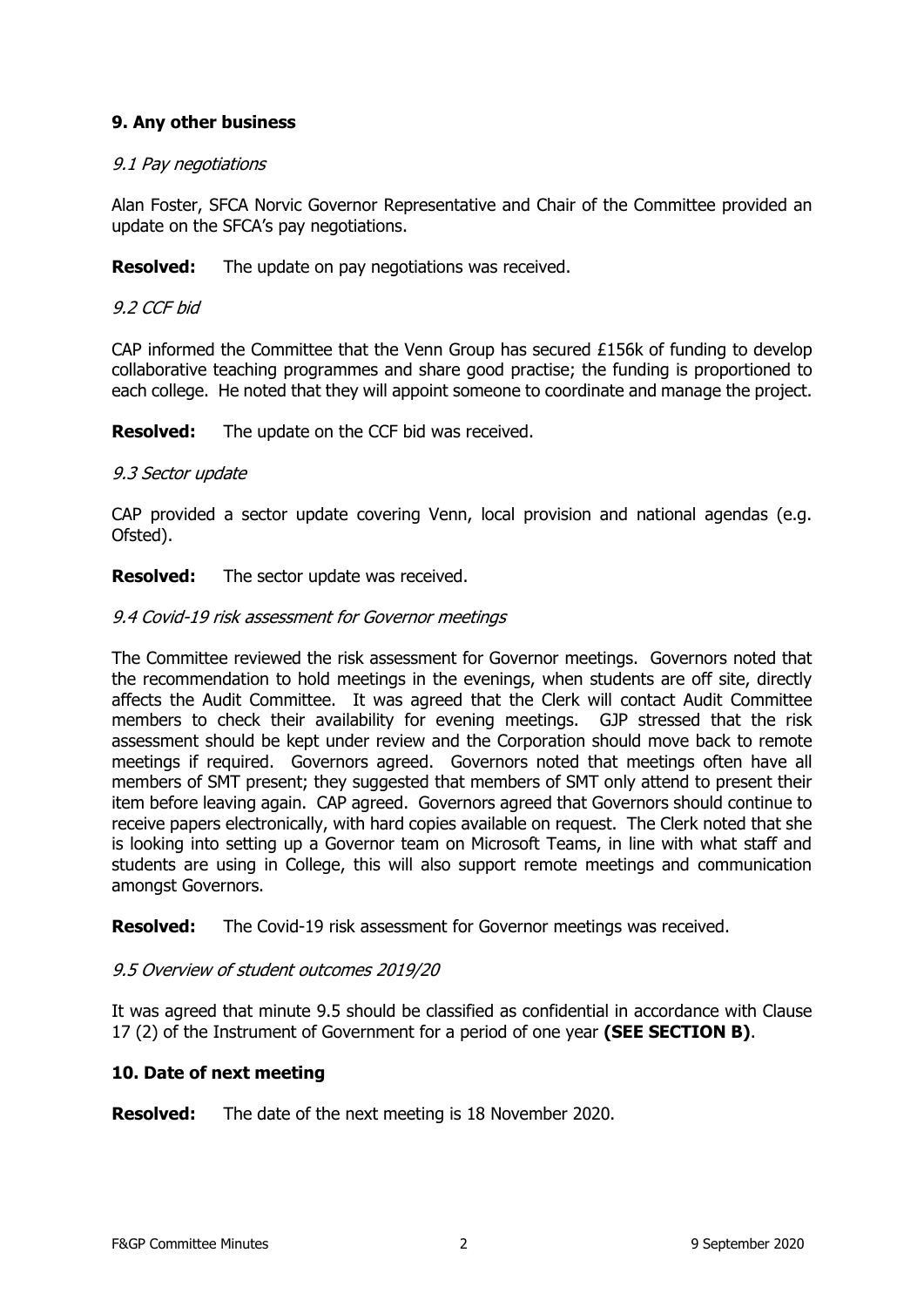## **11. Confidential items**

**Resolved:** It was agreed that minutes 6, 7 and 9.5 should be classified as confidential in accordance with Clause 17 (2) of the Instrument of Government and associated reports are therefore not available for circulation to the public, college staff or students (excluding senior post holders).

## **Action schedule**

| <b>Minute</b><br>no | <b>Title</b>                                             | <b>Action by</b> | <b>Action</b>                                                                                      |
|---------------------|----------------------------------------------------------|------------------|----------------------------------------------------------------------------------------------------|
| 6                   | Matters arising (Minute 63,<br>Two-year financial plan)  | <b>GJP</b>       | Present the Two-year financial plan<br>to the Finance & General Purposes<br>Committee in November. |
|                     | Matters arising (Minute 70,<br>Staff 'thank you' letter) | <b>Clerk</b>     | Distribute a copy of the 'staff thank<br>you' letter to Governors.                                 |
| 9.4                 | Covid-19 risk assessment for<br>Governor meetings        | Clerk            | Contact the Audit Committee and<br>check their availability for evening<br>meetings.               |
|                     |                                                          | <b>Clerk</b>     | Add a copy of the risk assessment to<br>SharePoint and send the link to<br>Governors.              |